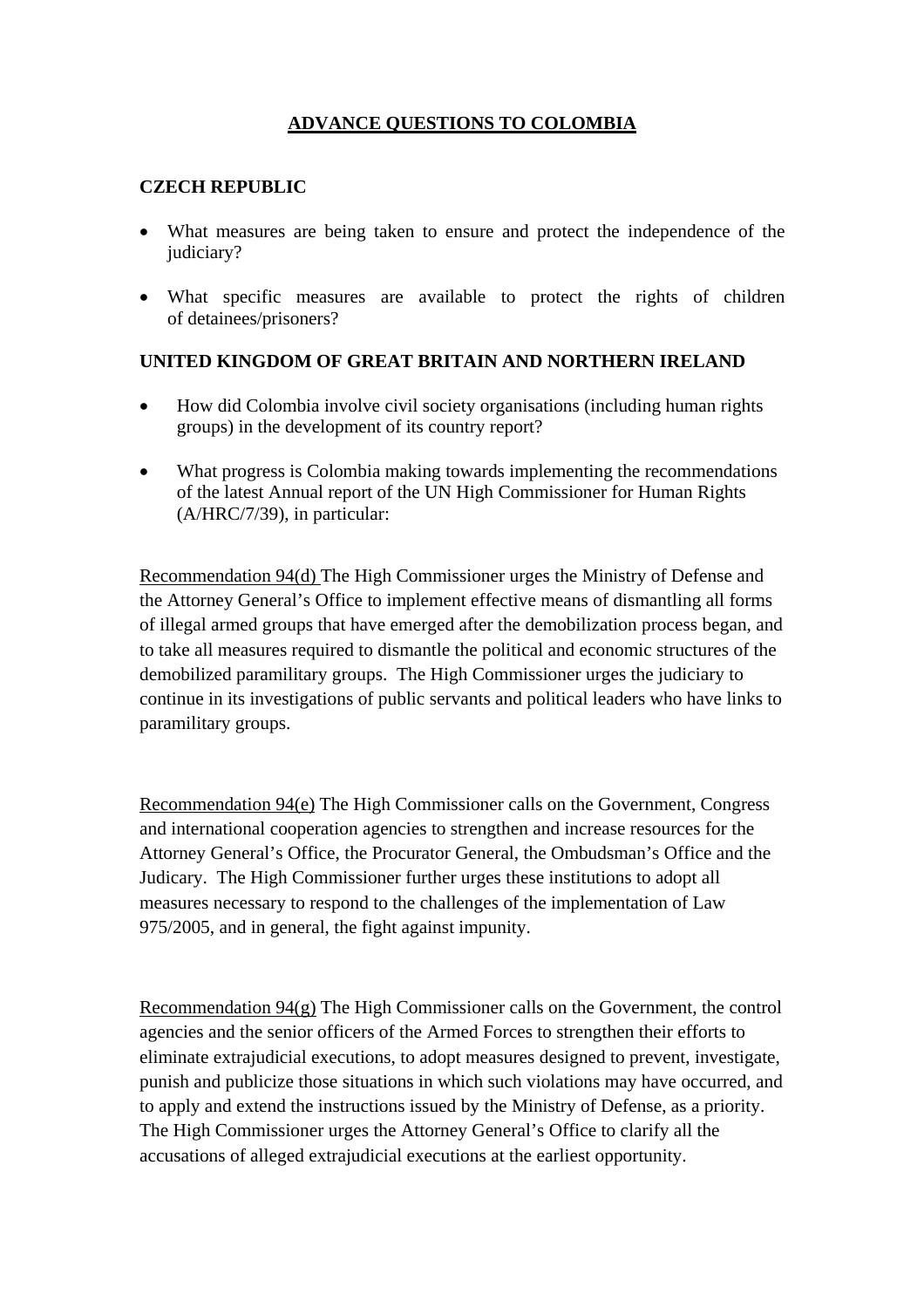- The UK has received expressions of concern from civil society organisations of the increase in threats aimed at their Colombian partners, that they consider are encouraged by public statements by government officials linking human rights defenders to illegal armed groups. What is the Colombian Government's assessment of this issue?
- The UK notes the on-going presence of at least 3 million internally displaced persons in Colombia, the second largest number after Sudan. What measures are in place to address this issue? What steps are in place to ensure assistance to displaced persons is efficient and appropriately delivered?
- How is the Colombian Government tackling poverty and inequality in its country, as outlined in A/HRC/7/39 recommendation 94(h)? How is the Colombian Government at central and local levels engaging with local community and civil society groups in the development of integral and progressive approaches to poverty alleviation?
- Civil society organisations assess there is a system of arbitrary detention prevalent in Colombia, whereby individuals are arrested, held without charge, and released due to lack of evidence. What is the Colombian Government's response to these concerns?
- How is the Colombian Government at central and local level promoting and enforcing the rule of law in rural areas, in particular in those areas where there is reported illegal activity by non-state actors, including the FARC, ELN and paramilitary organisations? What measures are in place to prevent collusion between these actors and state officials, and what sanctions are in place for those that do so?
- What measures is the Colombian Government taking, in partnership with the international community, to ensure freedom of expression for all in Colombia, particularly journalists?
- What progress is being made in the clearing of landmines used by illegal actors? Could the Colombian Government provide an update on how it is meeting its commitments under the Ottawa Convention? What support is being offering to the victims of landmines?
- What measures is the Colombian Government taking, in partnership with multinational corporations, foreign investors and civil society, to ensure that the legal rights of rural communities, indigenous groups and small farmers are respected and protected when considering new and existing investments, including in the extractive industries and energy sectors? How are the OECD Voluntary Principles implemented in Colombia?